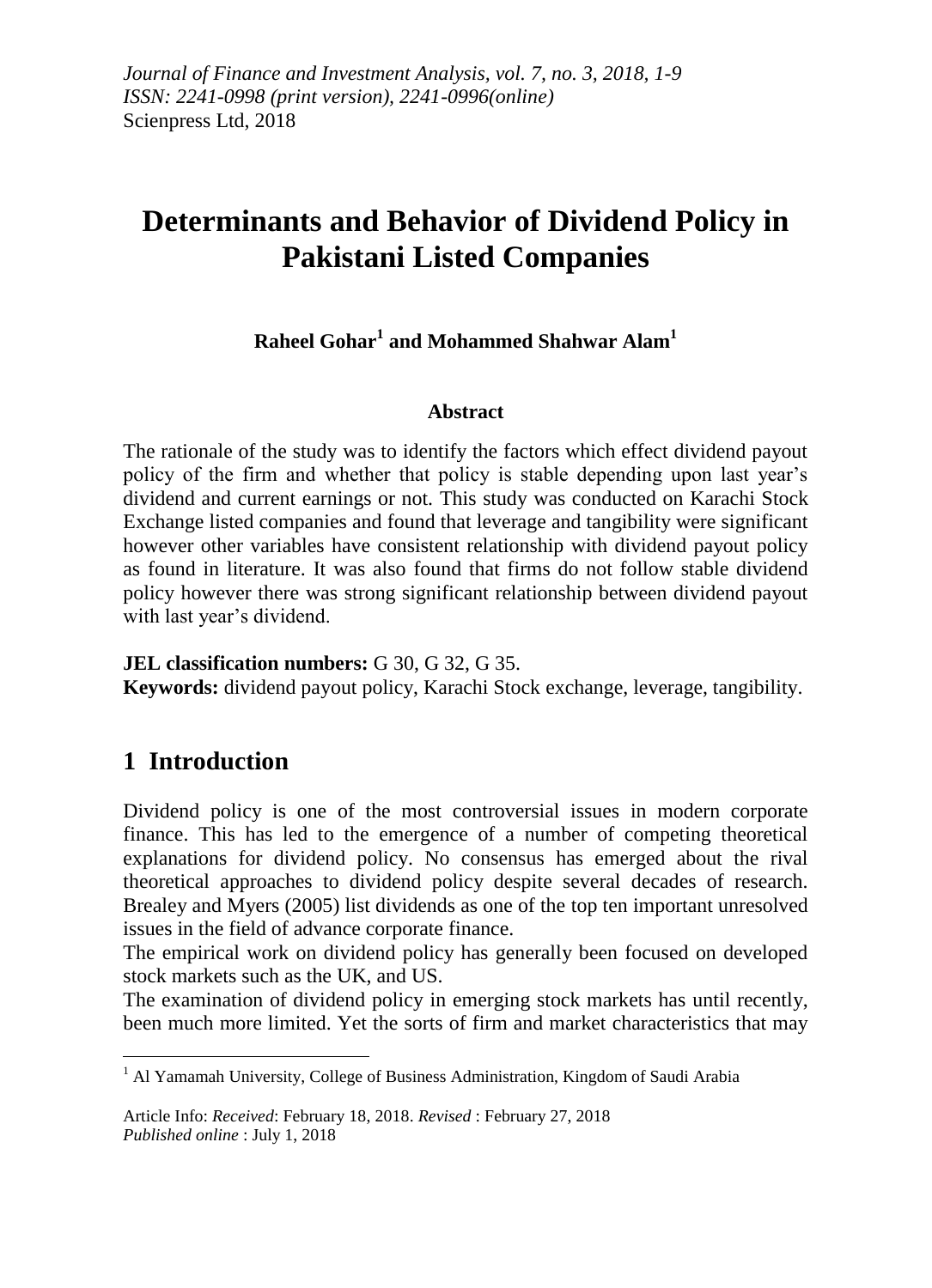influence dividend policy may in fact be more likely to be present in developing markets in an exaggerated fashion than in developed markets.

One of the renowned dividend behaviors is the smoothing of firm's dividends through earnings and growth. In his seminal research, Lintner (1956) found that firms in the United States adjust their dividends smoothly to maintain a target long run payout ratio. The findings of Lintner (1956) regarding the dividend smoothing have also been confirmed by numerous studies since its publications. The smoothing of the dividend is the well-known empirical fact but the empirical evidence is based on United States market. The dividend policy of the companies varies from country to country due to various institutions and capital market differences.

The purpose of this study is to investigate the behavior and determinants of dividend policy in Pakistani listed companies. This study empirically examined whether these firms follow stable dividend policies as in developed markets where dividend smoothing is stylized fact in long run or the unstable one. This paper identifies the prominent variables influencing the dividend policies of the selected companies. The outcomes of the research will provide meaningful and handy information in the role of institutional factors which creates dividend policy at firm's level.

## **2 Literature Review**

Based on the earlier work done by different researchers, Black (1976) concluded that "dividends" is a puzzle. This conclusion is a motivation to study the subject in more detail, specially the factors that would be helpful in determining the dividend policy for Pakistan as a country of emerging economy. A study on emerging countries including Pakistan was done by Aivazian, Booth and Clearly (2003) who found that profitability and Investment opportunities play an important role in determination of dividends.

Amidu and Abor (2006) conducted the study on determinants of dividend policy in Ghana. They choose the sample of 20 listed firms of Ghana Stock Exchange (GSE) which represent the 76% of the total GSE listed firms. They have taken the Payout Ratio as dependent variable and defined as dividend per share divided by earning per share. They included the explanatory variables as profitability, risk, cash flows, corporate tax, institutional holdings, sales growth and market to book value. The final conclusion of article was that dividend payout policy decision of listed firms in GSE is influenced by profitability, cash flow position, and growth scenario and investment opportunities of the firms.

Reddy and Rath (2006) examined the dividend policy of Indian corporate firms, trend and determinants and make attempt to explain the observed behavior of the firms listed on Bombay Stock Exchange (BSE) with the help of trade off theory and signaling theory hypothesis. It was found that dividends paying firms were more profitable, large in size, and growth did not seem to discourage Indian firms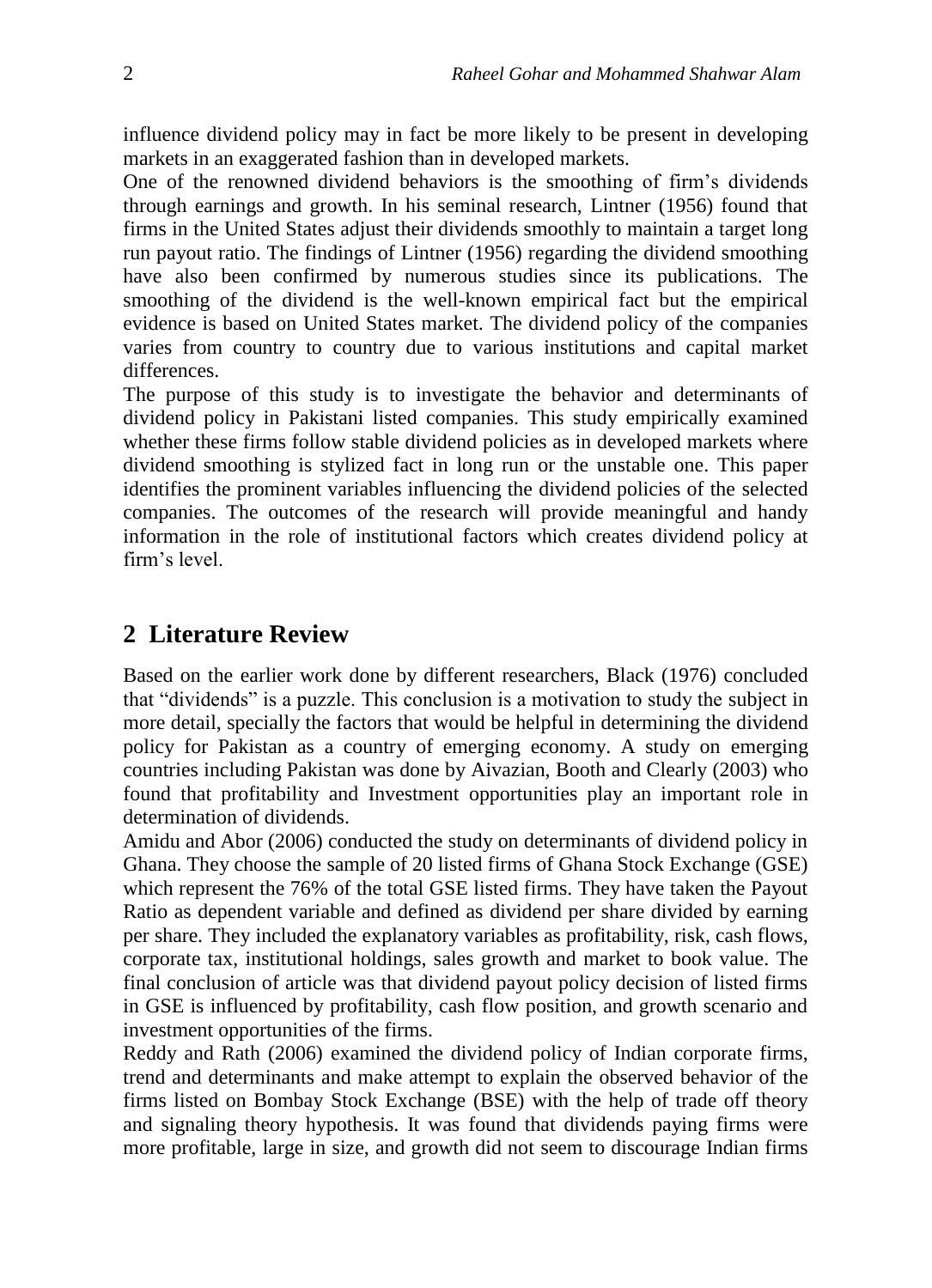from paying higher dividends. The corporate tax or tax preference theory doesn't appear to hold true in Indian context. Finally the dividend changes appear to signal contemporary and lagged earning performance rather than future earnings performance.

Lintner (1956) found evidence that firms had in mind a target payout ratio towards which they moved with stable speed of adjustment. His approach suggested the stylized facts as follow: (i) managers believe that firms should have some longterm target payout ratio whereby they decide on the fraction of earnings they are willing to pay out as dividends in long term, (ii) in setting dividends, they focus on the change in existing payouts, not on the level, (iii) a major unanticipated and non-transitory change in earnings would be an important reason to change dividends, (iv) most managers try to avoid making changes in dividends that stand a good chance of having to be reversed within the near future.

Glen et al. (1995) study the dividend policy of firms in emerging markets. They find that firms in these markets have a target dividend payout rate, but less concerned with volatility in dividends over time. They also find that shareholders and governments exert a great deal of influence on dividend policy and observe that dividends have little signaling content in these markets.

Ahmed and Javid (2009) studied Dynamics and Determinants of Dividend Policy in Pakistan for the time period 2001-2006. The results consistently support that Pakistani listed non-financial firms rely on both the change in dividends and change in net earnings which clearly demonstrate that the firms rely on both current earning per share and past dividend per share to set their dividend payments. They also showed that profitable firms with more stable net earnings can afford larger free cash flows and therefore pay larger dividends. Furthermore the ownership concentration and market liquidity have the positive impact on dividend payout policy. Slack and leverage have the negative impact on dividend payout policy. The market capitalization and size of the firms have the negative impact on dividend payout policy which clearly shows that the firms prefer to invest in their assets rather than pay dividends to its shareholders.

## **3 Hypothesis of Study**

Following Amidu and Abor (2006) Dividend payout ratio can be defined as the dividend per share for a company divided by earning per share of that company, as dependent variable.

## **Hypothesis 1: The firm size (LGS) is positively associated with dividend payouts**

A large firm typically has better access to capital markets and finds it easier to raise funds with lower cost and fewer constraints compared to a small firm. Therefore, ceteris paribus, large firms are more likely to afford paying higher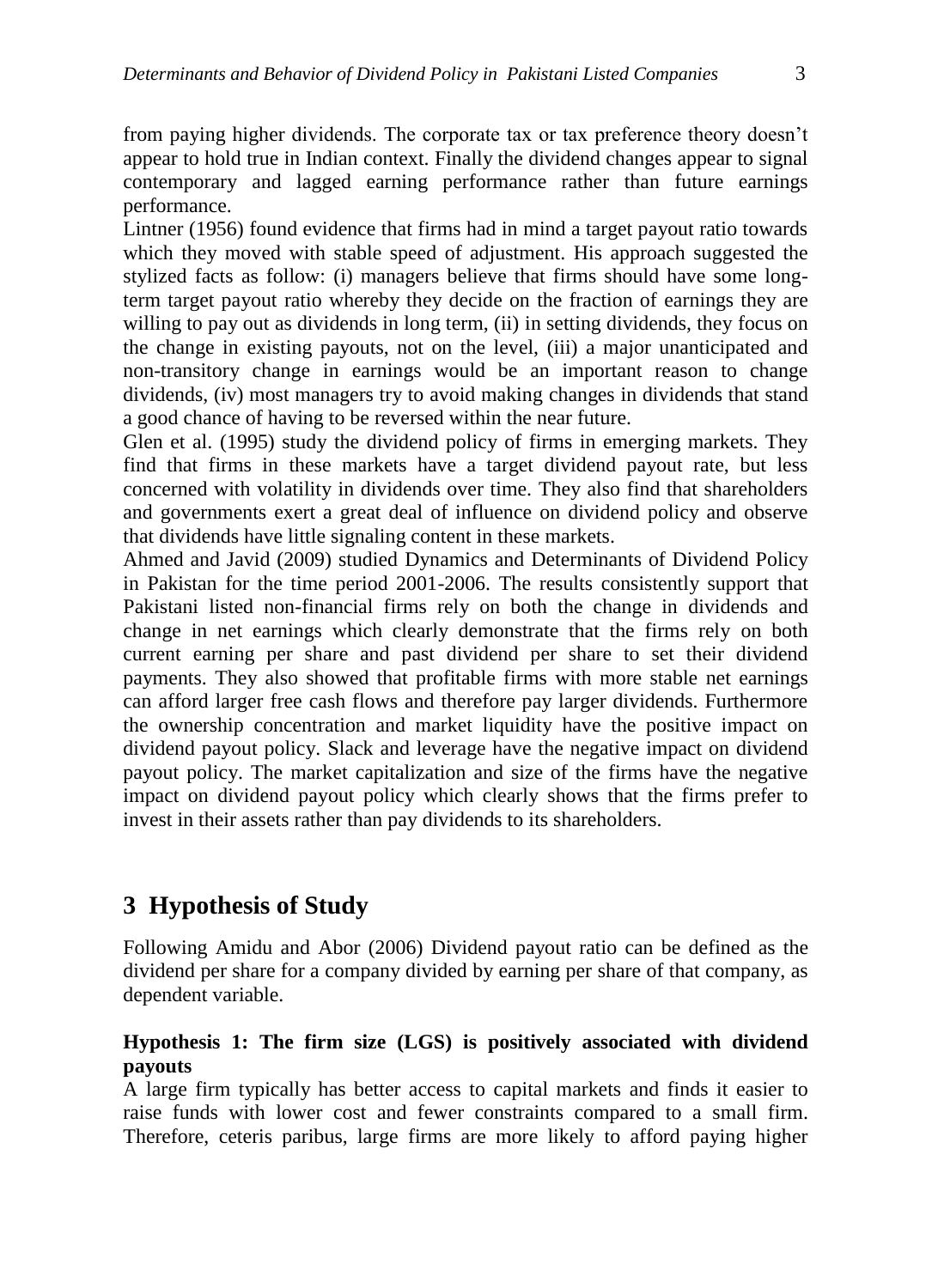dividends to shareholders. Scott and Martin (1975) found that the size of the firm is very important factor which can affect the firms' dividend policy and debt policy. Firm's log of sales is used as a measure for size. Based on the above discussion and consistent with previous research the size variable is expected to have a positive relationship with dividend payouts.

## **Hypothesis 2: The firm debt (DR) is negatively associated with dividend payouts**

When a firm acquires debt financing it commits itself to fixed financial charges embodied in interest payments and the principal amount, and failure to meet these obligations may lead the firm into liquidation. The risk associated with high degrees of financial leverage may therefore result in low dividend payments because, ceteris paribus, firms need to maintain their internal cash flow to pay their obligations rather than distributing the cash to shareholders. Moreover, Rozeff (1982) points out that firm with high financial leverage tend to have low payouts ratios to reduce the transaction costs associated with external financing. Similarly Higgins (1972) suggested that long term debt had negative impact on the amount of dividend paid Therefore, other things being equal, an inverse relationship between debt ratio, defined as the ratio of total debt to total asset, and dividends is expected.

#### **Hypothesis 3: There is a positive relationship between a firm's profitability (ROA) and dividend payouts**

The decision to pay dividends starts with profits. Therefore, it is logical to consider profitability as a threshold factor, and the level of profitability as one of the most important factors that may influence firms' dividend decisions. In his classic study, Lintner (1956) found that a firm's net earnings are the critical determinant of dividend changes. The pecking order hypothesis may provide an explanation for the relationship between profitability and dividends. That is, taking into account the costs of issuing debt and equity financing, less profitable firms will not find it optimal to pay dividends, ceteris paribus. On the other hand, highly profitable firms are more able to pay dividends and to generate internal funds (retained earnings) to finance investments. Fama and French (2002) used the expected profitability of assets in place for testing the pecking order hypothesis. In another study, Fama and French (2001) interpreted their results of the positive relationship between profitability and dividends as consistent with the pecking order hypothesis. Based on the above discussion, profitability is expected to be a key determinant of corporate dividend policy in Pakistan. To test this hypothesis, the after tax earnings is used as a measure of a firm's profitability. The hypothesized relationship between after tax earnings and dividends is positive.

### **Hypothesis 4: Firm growth and investment opportunities (MB) are negatively associated with dividend payouts**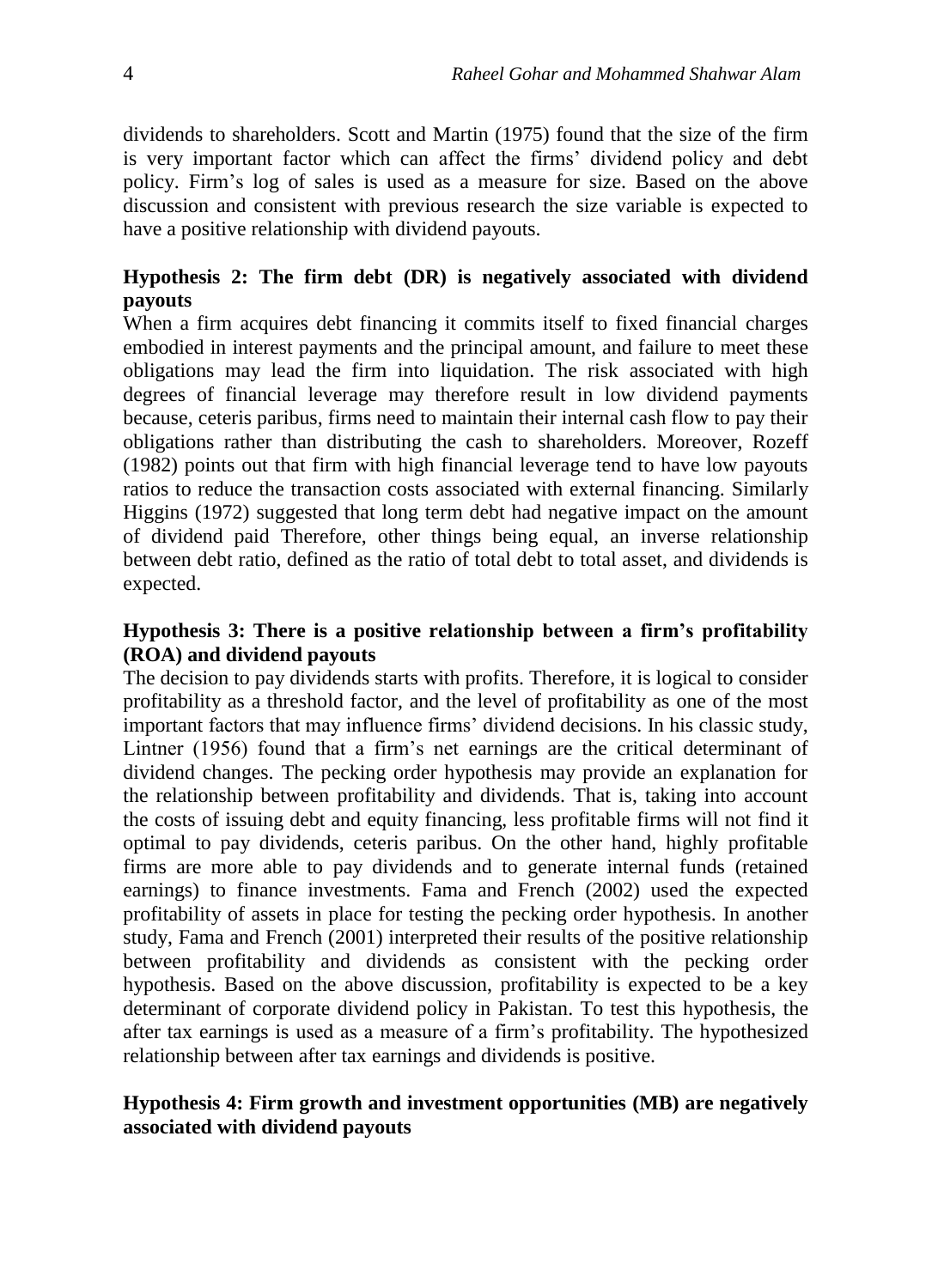Firms with high growth and investment opportunities will need the internally generated funds to finance those investments, and thus tend to pay little or no dividends. This prediction is consistent with the pecking order hypothesis proposed by Myers and Majluf (1984). Accordingly, it is expected that firm's growth and investment opportunities, as measured by market-to book ratio (MBR), to be negatively related to dividends payouts (Deshmukh, 2003, and Aivazian et al., 2003).

#### **Hypothesis 5: Tangibility is associated negatively with dividend payout**

Asset structure defined as total assets minus current assets divided by totals assets will be used to capture tangibility .Investments in fixed assets for expansion purpose leave little out of profits to be paid to shareholders as dividends. Therefore it is hypothesize to have a negative relationship with dividend policy. Ramcharran (2001) also finds support that retentions (i.e. lower dividends) are associated with greater growth.

#### **Hypothesis 6: Liquidity (CR) is associated positively with dividend payout**

According to Omran and Pointon (2004) Firms that exhibit less liquidity are more inclined to reduce dividends. For the purpose of examining the effect of liquidity current ratio which is calculated by dividing current assets by current liabilities is used.

#### **Hypothesis 7: Firms follow a stable dividend policy**

Lintner (1956) model relates dividend to lagged dividends and net earnings. The rational for this model is that dividends depend directly on current net earning but also constrained by past dividends, because of reluctance to cut dividends or to raise them to higher levels which may not be maintained.

## **4 Data and Methodology**

For the study KSE 100 index listed companies were selected and the data covers the time period from 20010 to 2014.

#### **Model: 1**

Sample consists of N cross sectional units from the time period 2010 to 2014

Dividend Payout Ratio =  $f$  (CR, DR, LOS, ROA, MB, Tangibility) DPOit =  $\beta$ 0+  $\beta$ 1 CRit-1 +  $\beta$ 2DRit + $\beta$ 3LOSit+ $\beta$ 4ROAit+ $\beta$ 5MBit + $\beta$ 6 (Tangibility)  $+$ εit

In order to check hypothesis 7 this study follows the model used by Kouki and Imen (2005) which is given below as a model 2.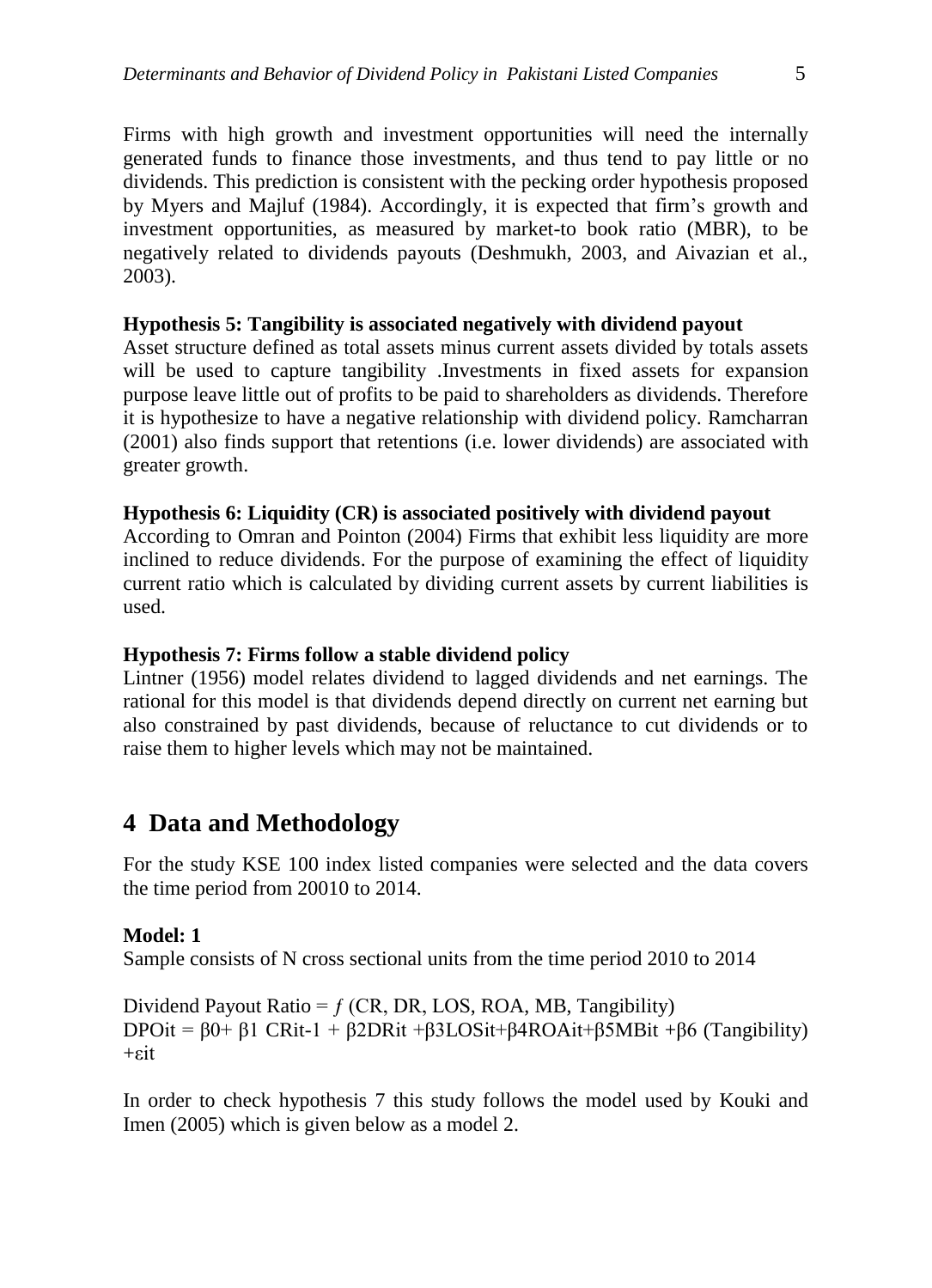#### **Model: 2**

 $DPO_t = a + b \, DPO_{t-1} + b \, EPS_t + u_t$ 

For the purpose of estimating effect of independent variables over the firm's dividend policy multiple regression model is use. It is opted to use the Ordinary Least Squares method (OLS).

## **5 Results and Discussion**

Table 1 shows the average and standard deviation of the different variables in the study. It also presents the minimum and maximum values of the variables. The descriptive statistics shows that the sample firms pay an average of 0.31 or 31% of their earnings as dividends.

| Table 1: Descriptive statistic |           |        |            |          |            |                    |            |  |
|--------------------------------|-----------|--------|------------|----------|------------|--------------------|------------|--|
|                                | <b>CR</b> | DR     | <b>LGS</b> | MВ       | <b>ROA</b> | <b>Tangibility</b> | <b>DPO</b> |  |
| Mean                           | 1.591     | 1.354  | 3.996      | 2.622    | 0.203      | 0.384              | 0.311      |  |
| Maximum                        | 7.260     | 28.170 | 58.900     | 37.662   | 12.170     | 0.992392           | 2.390      |  |
| <b>Minimum</b>                 | 0.010     | 0.1545 | 0.000      | $-1.811$ | $-0.370$   | 0.000              | $-0.620$   |  |
| S.D                            | 1.099     | 4.6352 | 5.674      | 4.417    | 1.233      | 0.231              | 0.366      |  |

The result of regression analysis in Table 2 shows that the debt ratio and tangibility were found significant negative relationship with the dividend payout ratio. It means that firms which have more debt in their capital structure are less likely to pay dividends similarly firms which have large spending in fix assets are actually expanding they have growth opportunities that's why pay less dividend. Current ratio, log of sales, market to book value ratio and profitability was found insignificant. However, signs of coefficient are consistent with what has been found in literature about the relationship of dividend with these variables except that of log of sales.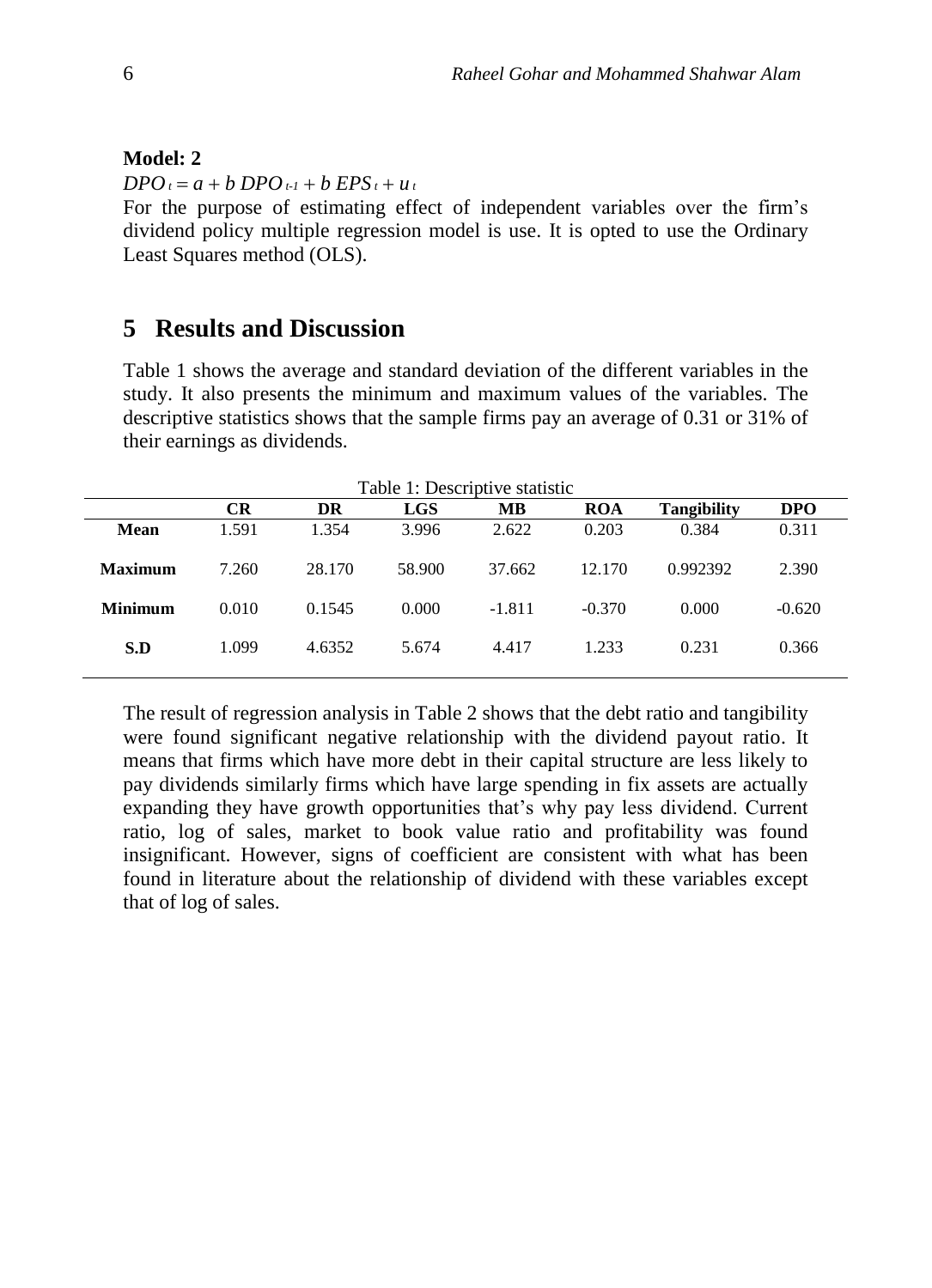| <b>Independent variables</b> | Dependent variable: Dividend Payout Ratio |
|------------------------------|-------------------------------------------|
| C                            | $0.414*$ (4.097)                          |
| CR.                          | 0.016(0.552)                              |
| DR.                          | $-0.013*$ $(-1.819)$                      |
| LGS                          | $-0.005$ $(-1.004)$                       |
| MB                           | $-0.002$ $(-0.364)$                       |
| <b>ROA</b>                   | $0.006$ $(0.227)$                         |
| Tangibility                  | $-0.234*$ $(-1.648)$                      |
| R(square)                    | 0.101                                     |

Table 2: Regression Results

Positive relationship showed by liquidity and profitability which means the more liquid and profitable the firm the higher it would pay dividend. Negative relationship between market to book value ratio and dividend payout shows that if firm has more investment opportunities it would pay less dividend. However, negative relationship between log of sales and dividend payout is against what has been found in literature.

The value of R (square) shows that model only explains 10% of the variation in dividend payout moreover significance of intercept term further confirms that there may be other variables which are responsible for the changes in dividend payment.

| Table 3: LINTNER MODEL |           |                 |                    |           |  |  |  |  |
|------------------------|-----------|-----------------|--------------------|-----------|--|--|--|--|
| year                   | intercept | Last year's     | <b>Current</b>     | R(square) |  |  |  |  |
|                        |           | <b>Dividend</b> | <b>Earning per</b> |           |  |  |  |  |
|                        |           |                 | share              |           |  |  |  |  |
| 2010                   | 0.072     | $0.662*$        | 0.001              | 0.553     |  |  |  |  |
|                        | (1.03)    | (5.81)          | (0.35)             |           |  |  |  |  |
| 2011                   | 0.043     | $0.554*$        | $0.007*$           | 0.636     |  |  |  |  |
|                        | (1.688)   | (5.03)          | (2.42)             |           |  |  |  |  |
| 2012                   | 0.033     | $0.511*$        | 0.006              | 0.365     |  |  |  |  |
|                        | (0.49)    | (3.16)          | (1.58)             |           |  |  |  |  |
| 2013                   | 0.159     | $0.732*$        | $-0.001$           | 0.371     |  |  |  |  |
|                        | (2.24)    | (4.13)          | $(-0.34)$          |           |  |  |  |  |
| 2014                   | 0.173     | $0.574**$       | 0.002              | 0.135     |  |  |  |  |
|                        | (1.23)    | (1.93)          | (0.24)             |           |  |  |  |  |

 $* = 5\% ** = 10\%$ 

As shown in table 3 that last year's dividends show a significant relationship but the current year's earnings per share are significant only in year 2011. This strong relationship of last year's dividend with current dividend is consistent with Omet (2004) and Dickens, Casey and Newman (2000) who found that firms use their dividend history to set dividend policy. Insignificance of current earnings/share show that decision of current dividend is strongly dependent on last year's dividend not on current year's earnings. This is inconsistent with Lintner's survey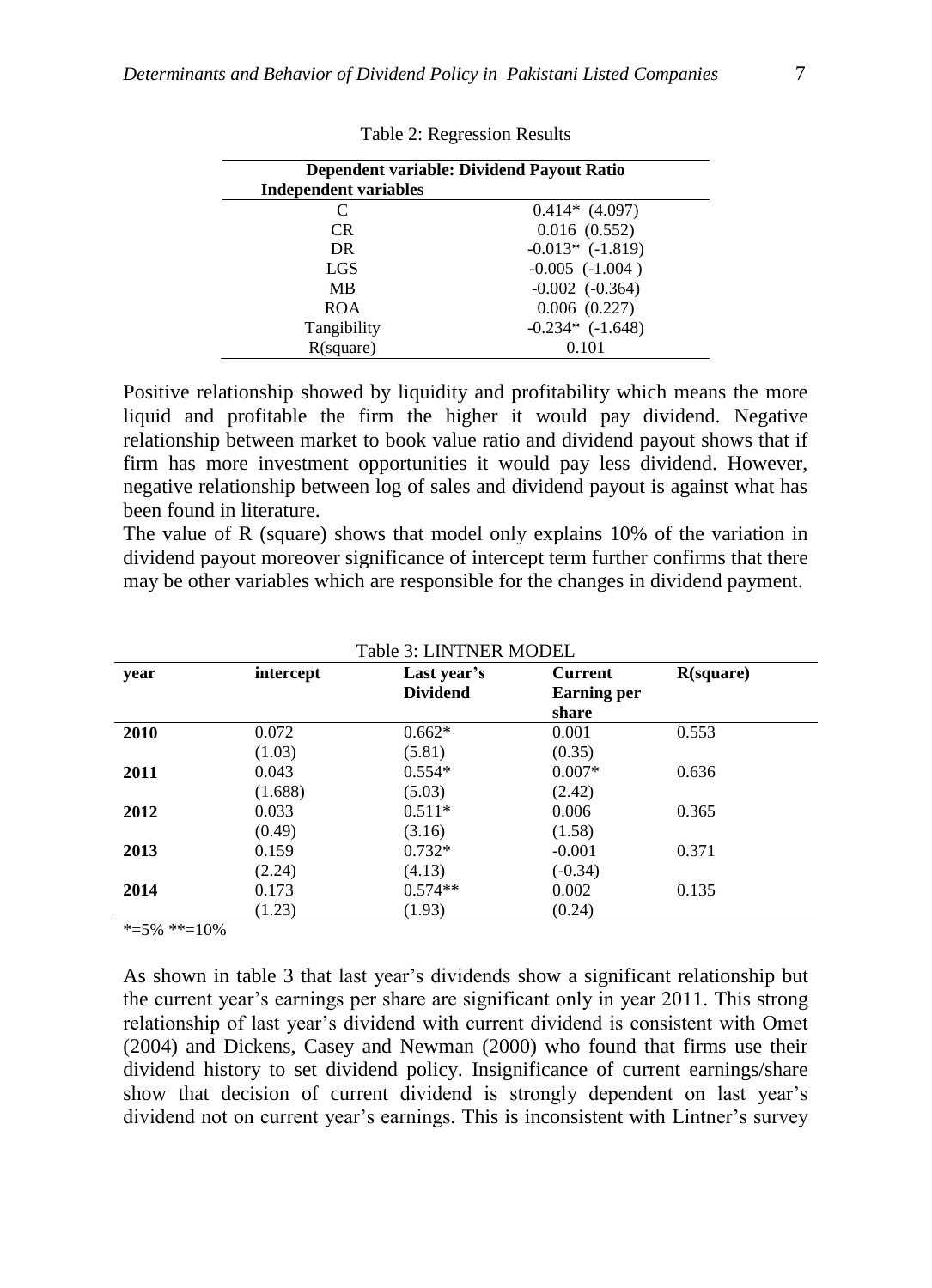which revealed that the net earnings is the predominant element which determines current changes in dividends.

## **6 Conclusion**

The purpose of the study was to investigate about those factors which influence firm's dividend policy and whether that dividend policy is stable over time or not. The findings of this study are consistent with their proposed relationship but only leverage and tangibility were found significant. It was also found that these firms do not follow stable dividend policy. In future with addition of more factors which could be microeconomic or macroeconomic in nature with a larger true representative sample of listed firms can give better picture of the determinants of dividend policy in Pakistan.

### **References**

- [1] Ahmed Hafeez and Javid Attiya, Dynamics and Determinants of Dividend Policy in Pakistan, International Research Journal of Finance and Economics, 25, (2009), 1450-2887.
- [2] Aivazian, V, Booth, L and Cleary, S., Do Emerging Market Firms Follow
- [3] Different Dividend Policies from U.S. Firms?, The Journal of Financial Research, 3 (26), (2003), 371-387.
- [4] Amidu, M. & Abor, J., Determinants of Dividend Payout Ratios in Ghana, The Journal of Risk Finance, 2 (7), (2006), 136-45.
- [5] Brealey R. & Myers, S., Principles of Corporate Finance (8th edition): London: McGraw-Hill, 2005.
- [6] Black, F. , The Dividend Puzzle, The Journal of Portfolio Management, 2, (1976), 5-6.
- [7] Deshmukh, Sanjay, Dividend Initiations and Asymmetric Information: A Hazard Model, Financial Review, 38, (2003), 351-368.
- [8] Dickens, N, Casey, M. K Newman, J. A., Bank Dividend Policy: Explanatory Factors, Quarterly Journal of Business & Economics, 41 (1 & 2), (2000).
- [9] Fama, Eugene F., and Kenneth R. French, Testing Trade-Off and Pecking Order Predictions about Dividends and Debt, The Review of Financial Studies, 15, (2000), 1-33.
- [10] Fama, Eugene F., and Kenneth R. French, Disappearing Dividends: Changing Firm Characteristics or Lower Propensity to Pay?, Journal of Financial Economics, 60, (2001), 3-43.
- [11] Glen, J.D., Y. Karmokolias, R.R. Miller, and S. Shah, Dividend Policy and Behavior in Emerging Markets, Discussion Paper No. 26, International Finance Corporation, (1995).